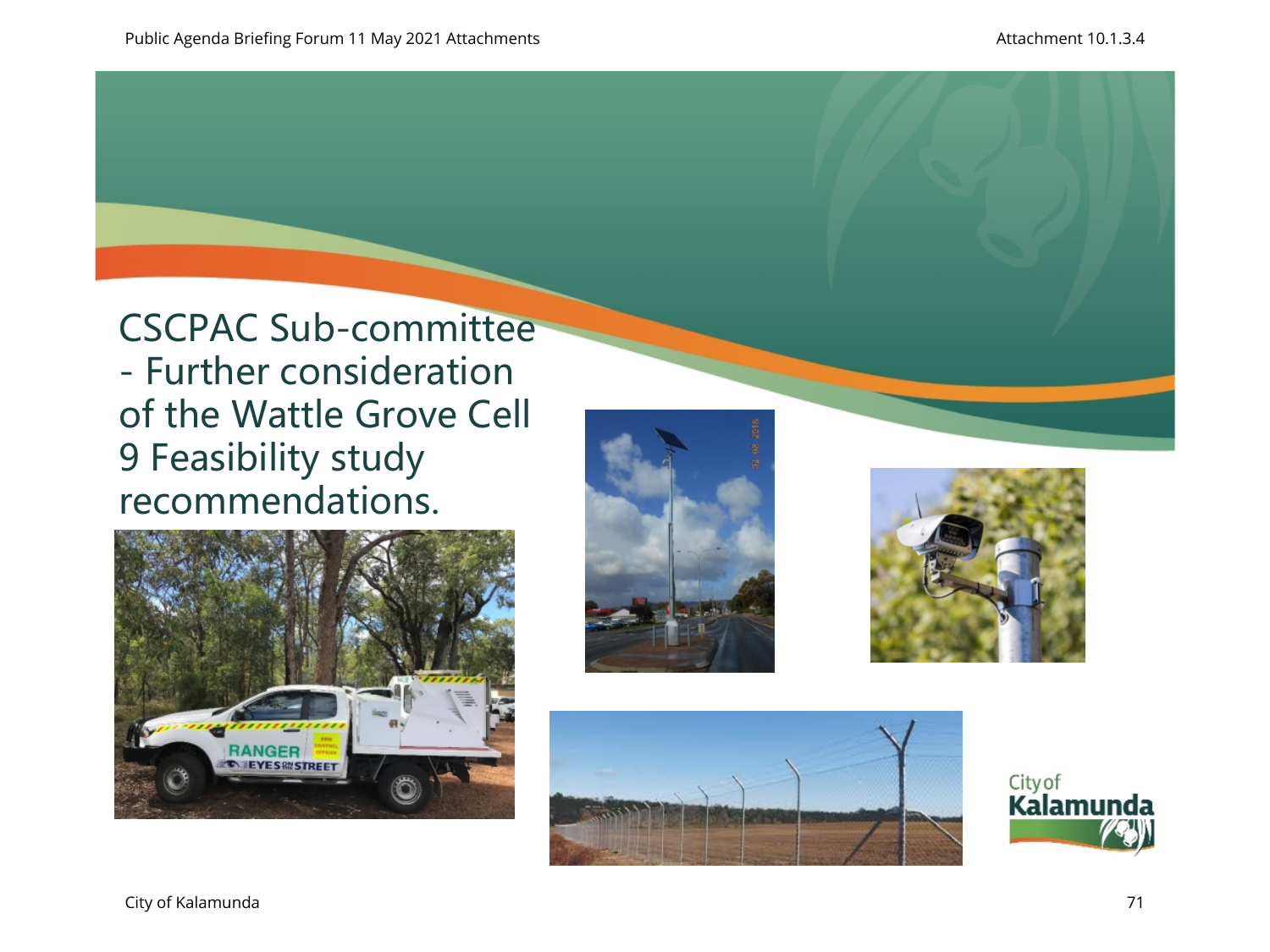# **Outline**

- Executive Summary
- CCTV Traditional
- CCTV ANPR
- CCTV Subsidy Scheme
- Security Patrols
- Physical Security Measures
- Mobile CCTV fitted to Community Safety Fleet Vehicles and VMS units
- Risk Management
- Conclusion
- Recommendations
- Questions



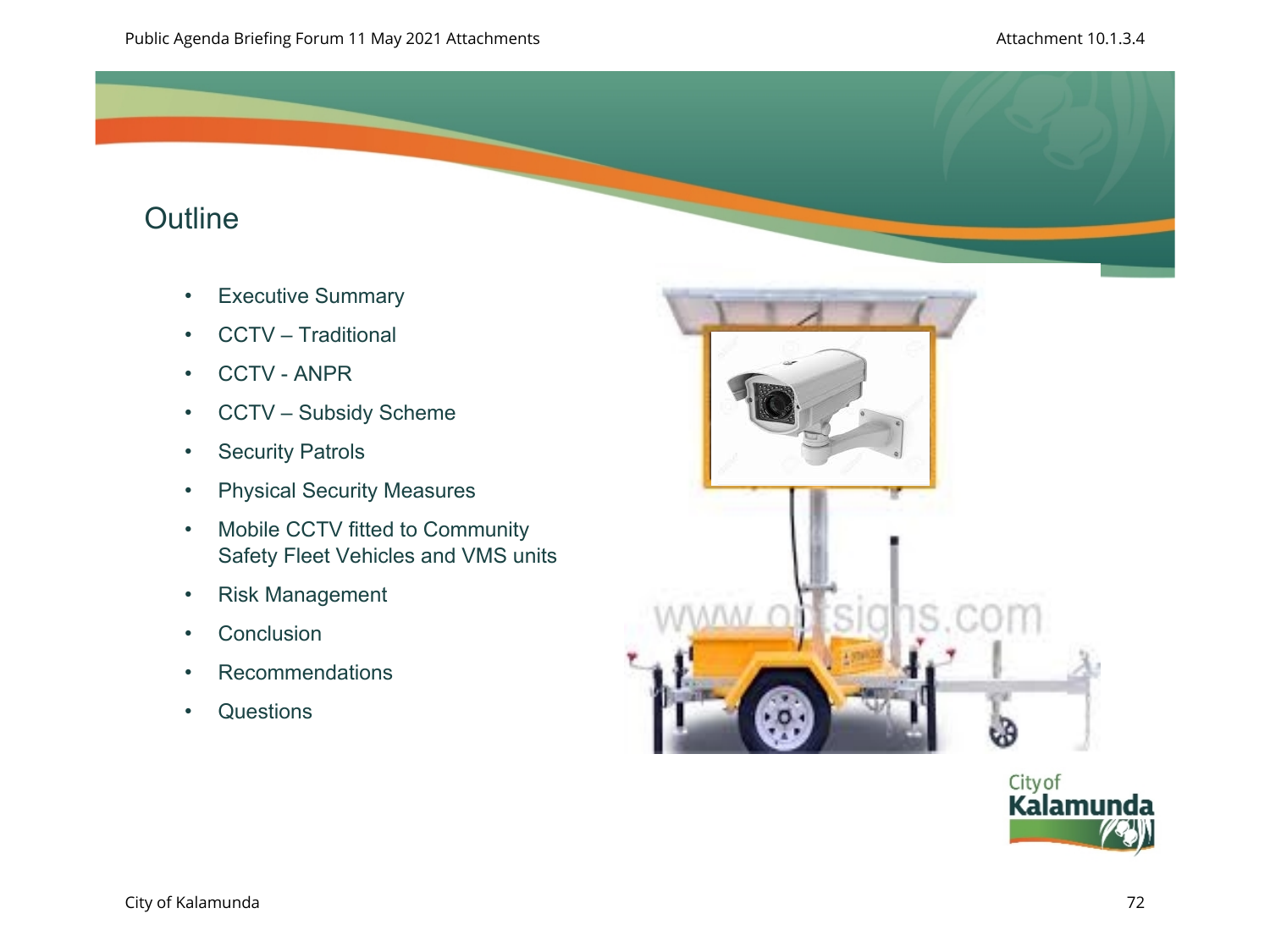# Executive Summary

- This presentation is an overview of the report to Council regarding the Wattle Grove Cell 9 Feasibility Study and City recommendations.
- The feasibility study was presented at the CSCPAC on 10 February 2021.
- CSCPAC resolved to form a sub-committee to further address and discuss the security measures within the report.
- CSCPAC also requested additional information and cost estimates around installing CCTV on Community safety vehicles.



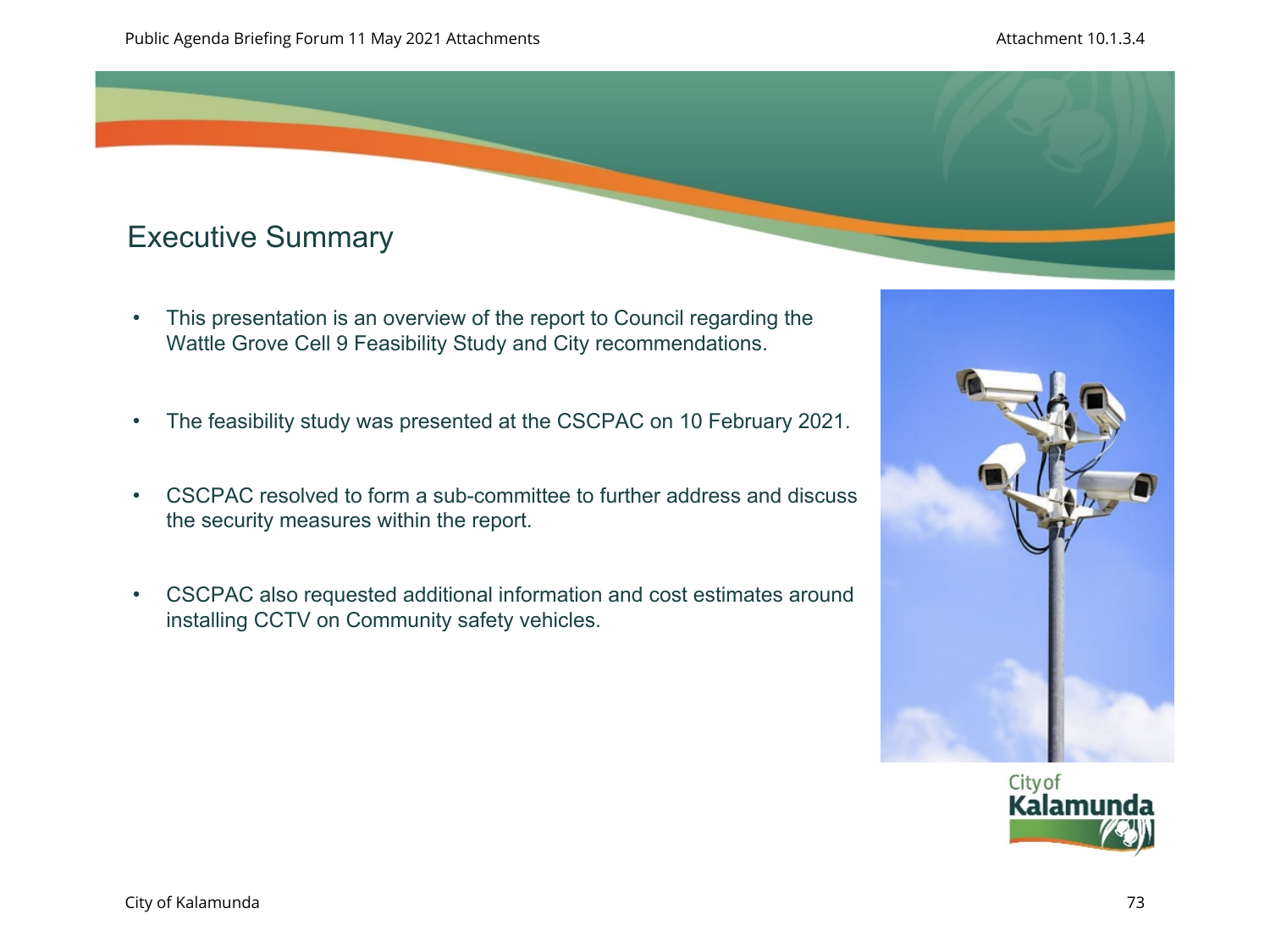

A review into the placement of **traditional CCTV** assets, was not considered a viable option. The reasons being;

- Insufficient value when addressing a cost benefit analysis of standard / traditional CCTV cameras.
- Minimal return on significant investment.
- High ongoing maintenance costs.
- Limited potential for criminal evidence value.
- Higher City and Police resourcing costs to manage, obtain footage and check/maintain system.
- Vast majority of movement is vehicular.

## **Preliminary Review:**

**The City agrees with the consultant that the placement of traditional CCTV within Wattle Grove Cell 9 is not a cost effective or viable solution to reduce crime within the area, and therefore recommends that it is not considered.** 

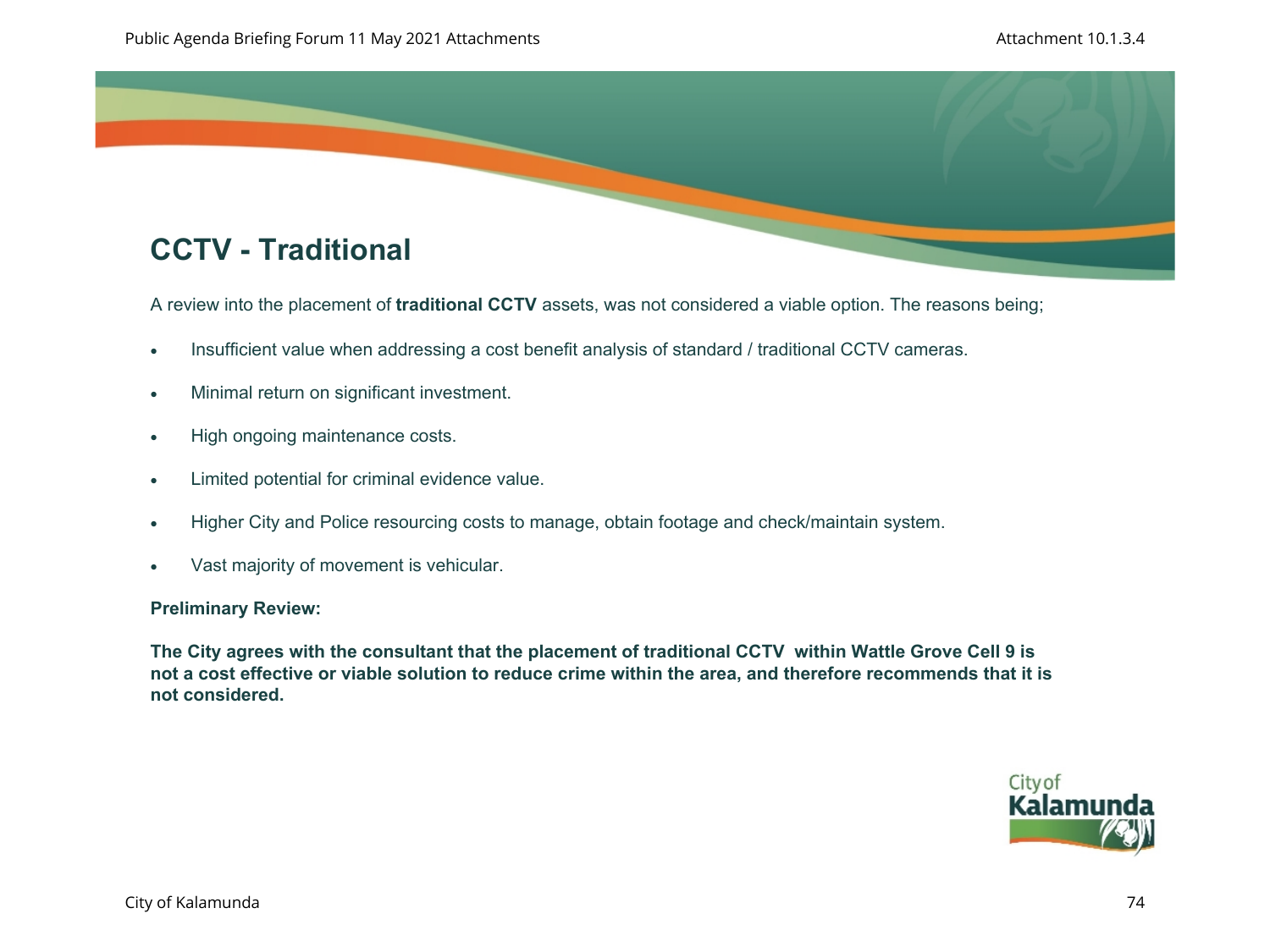

# **CCTV - Automatic Number Plate Recognition (ANPR)**

- ANPR is considered a feasible option from a crime prevention perspective.
- WA Police may consider these sites suitable for the ANPR Mesh system.
- High upfront cost if you install the cameras required by WA Police which are approximately \$20,000 per camera.

#### **Preliminary Review:**

**This technology is exciting, however, significantly benefits the Police and State Government and is not a core function of Local Government. It is therefore recommended that ANPR cameras be considered for future grant funding opportunities rather than being funded directly by the City.** 

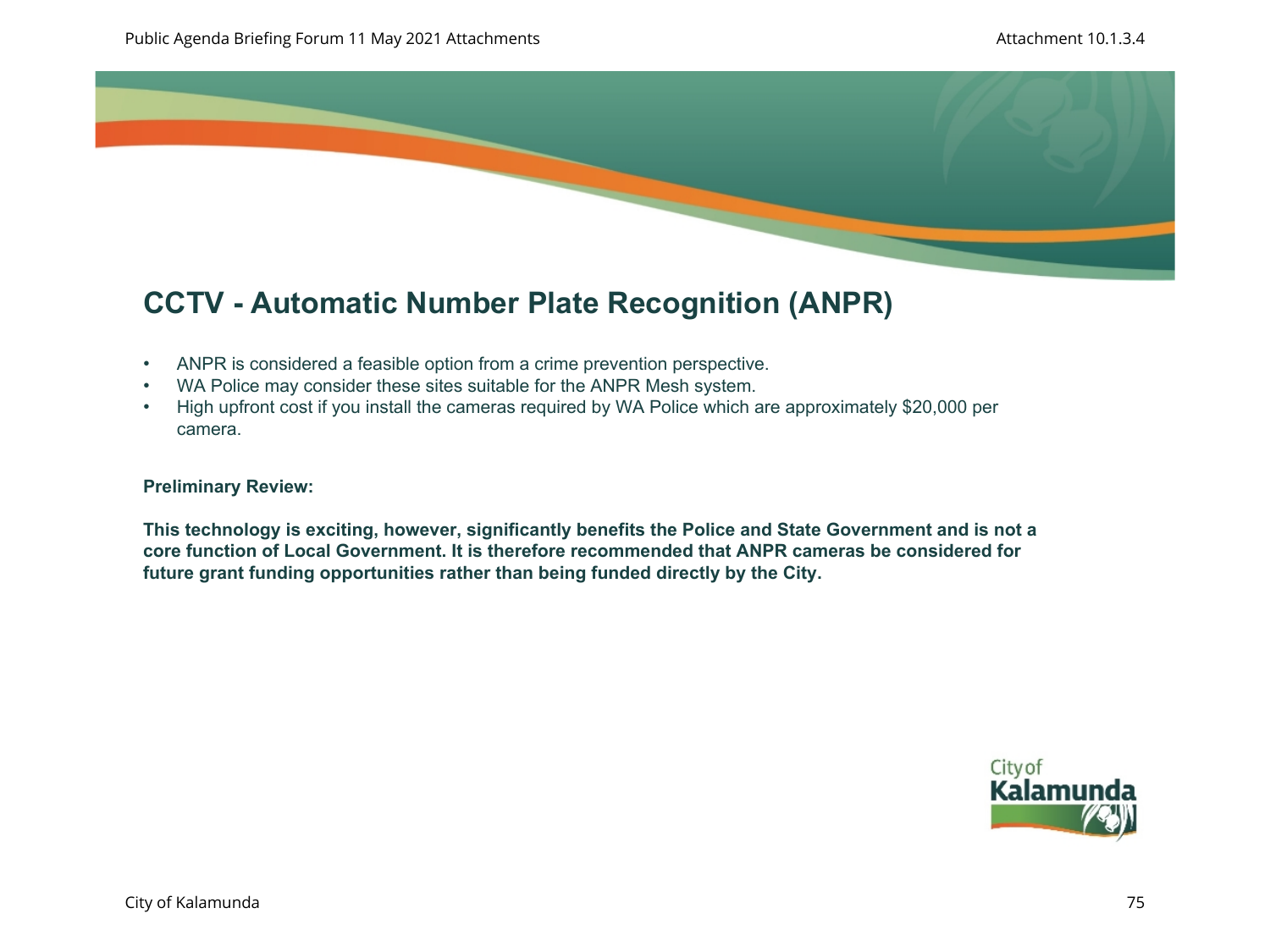

## **CCTV Subsidy Scheme**

- These schemes assist private residences, businesses and community groups to install CCTV on their premises to address crime and safety through visual surveillance.
- Local Governments that are providing these schemes include the Town of Victoria Park, Town of Cambridge and City of Karratha.
- Victoria Park provide a total funding package of \$150,000 and provide a rebate of half the cost, up to \$750 per CCTV project. In 2017/18 the Town provided approximately \$80,000 in rebate funding to the community and in 2019/20 approximately \$66,000.
- Cambridge and Karratha offer similar subsidy schemes with rebates up to a maximum of \$500 per application.

## **Preliminary Review:**

**It is recommended that any possible scheme be funded through a grant from either the State or Federal government as opposed to municipal funding**

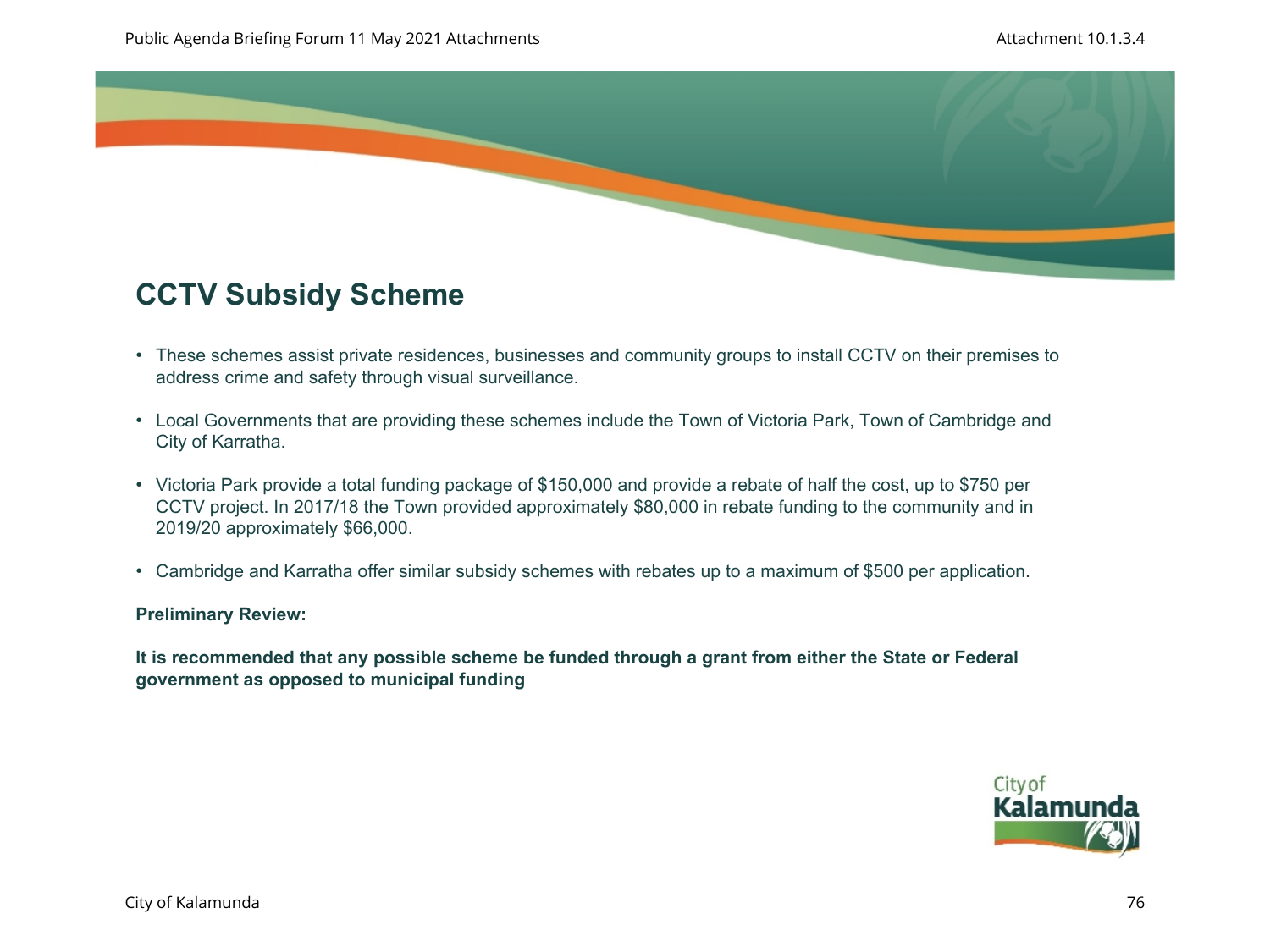

The recently adopted Community Safety and Crime Prevention Plan 2020/25 has an action to investigate and report the possibility and financial impact of introducing a Security Patrol Service.

A review of neighbouring councils found:

- The Cities of Belmont and Canning have 24/7 patrol services.
- City of Swan has a security service just for the Vines.
- The Shire of Mundaring and City of Gosnells do not have a security patrol service.
- Initial costs estimated in the study suggested \$400,000 \$450,000 per patrol vehicle.
- Preliminary costs obtained by the two private contractors used by Belmont and Swan indicate a cost of approximately \$519,000 - \$525,600. This is based on a 24 hour service. Should an afterhours service be provided then this cost would obviously be reduced. If a levy similar to the City of Canning was applied to the City of Kalamunda this would raise approximately \$1.34 million annually.

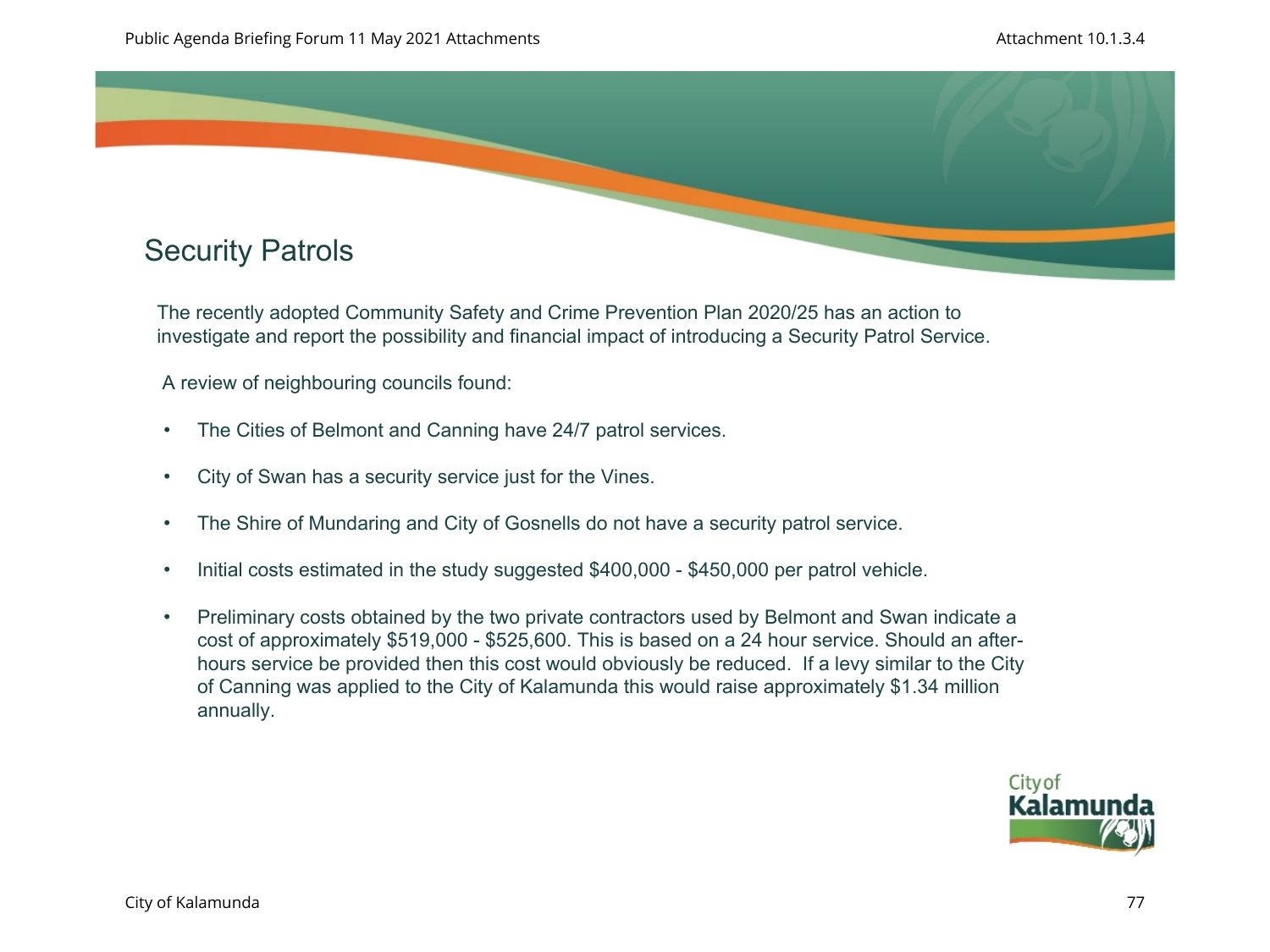

## **Preliminary Review:**

- **Following a review of the other Local Governments a security service may be of benefit to the City and compliment the existing Community Safety service that is being provided.**
- **It is recommended that CSCPAC continue to investigate and discuss the feasibility of introducing a security patrol service within the City of Kalamunda for reporting to Council.**

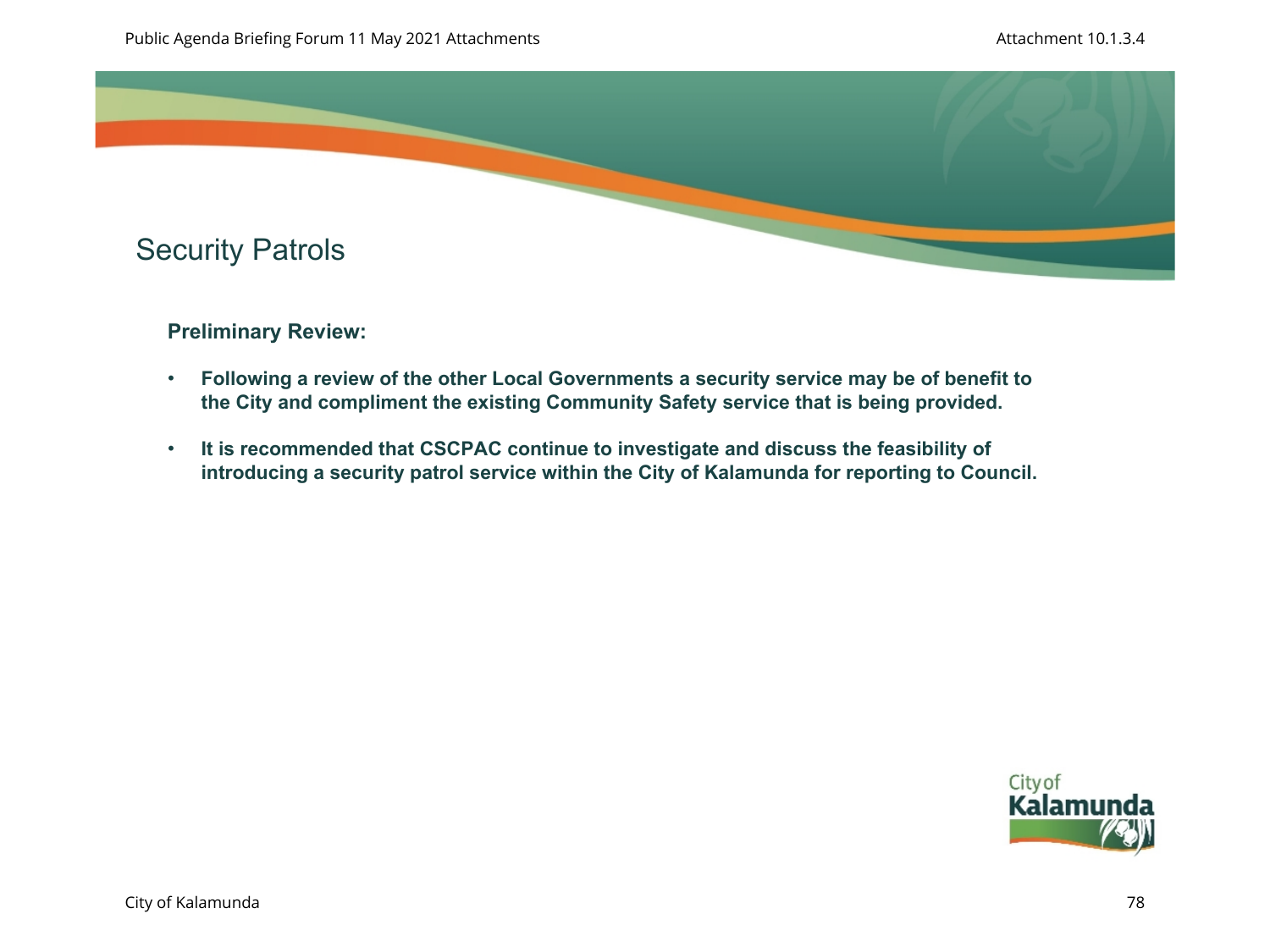

- The study noted that along with the three main entry points into Wattle Grove cell 9 there was also informal entry points into the area.
- These are include along the railway line managed by ARC Infrastructure and from Tonkin Hwy managed by Main Roads**.**









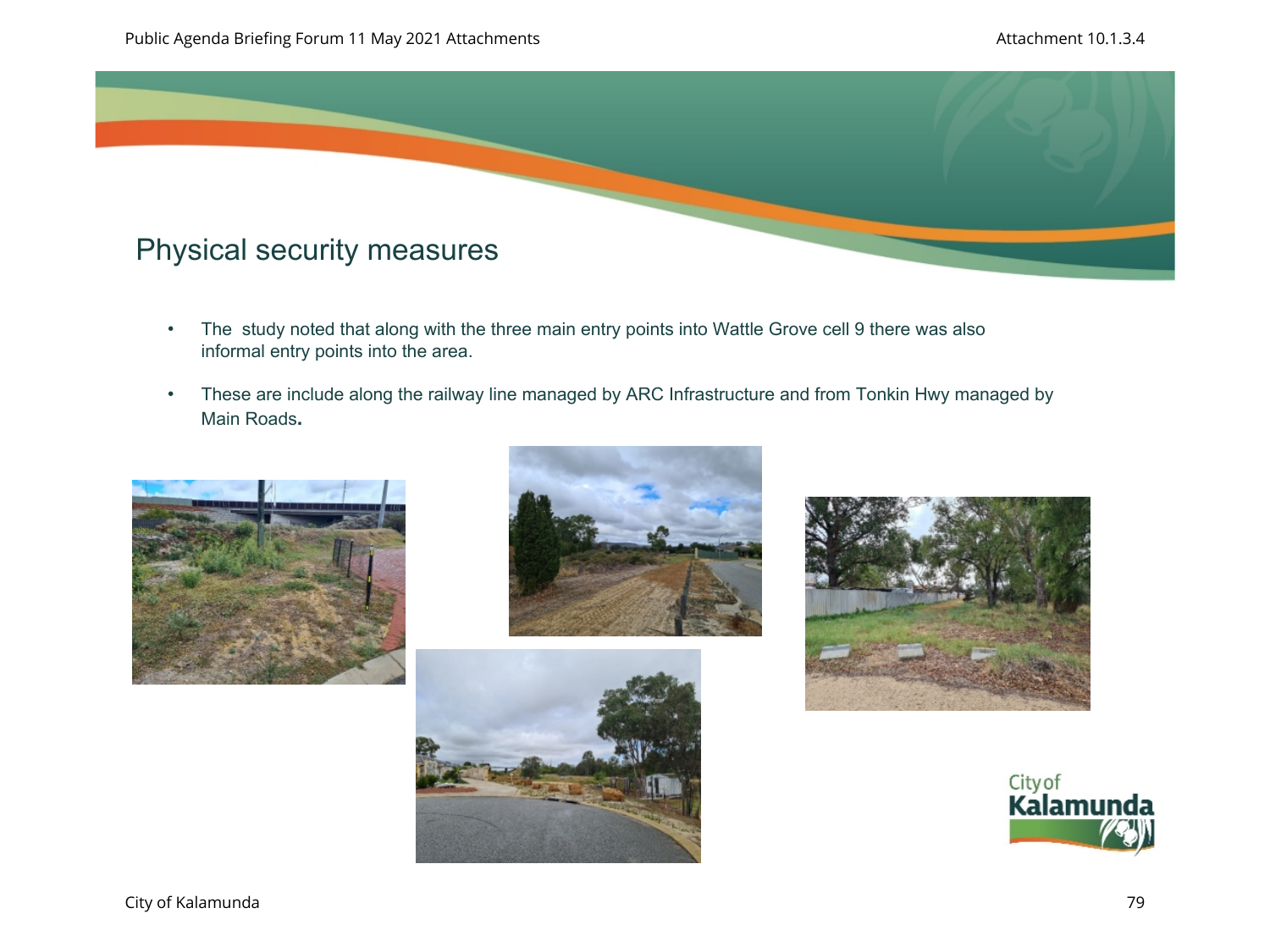

**Preliminary Review:** 

- **1. Advocate to ARC Infrastructure to improve security fencing along their transport corridor adjacent to Wattle Grove Cell 9**
- **2. Advocate to Main Roads to improve security fencing along their transport corridor being Tonkin Hwy as it abuts Wattle Grove Cell 9.**

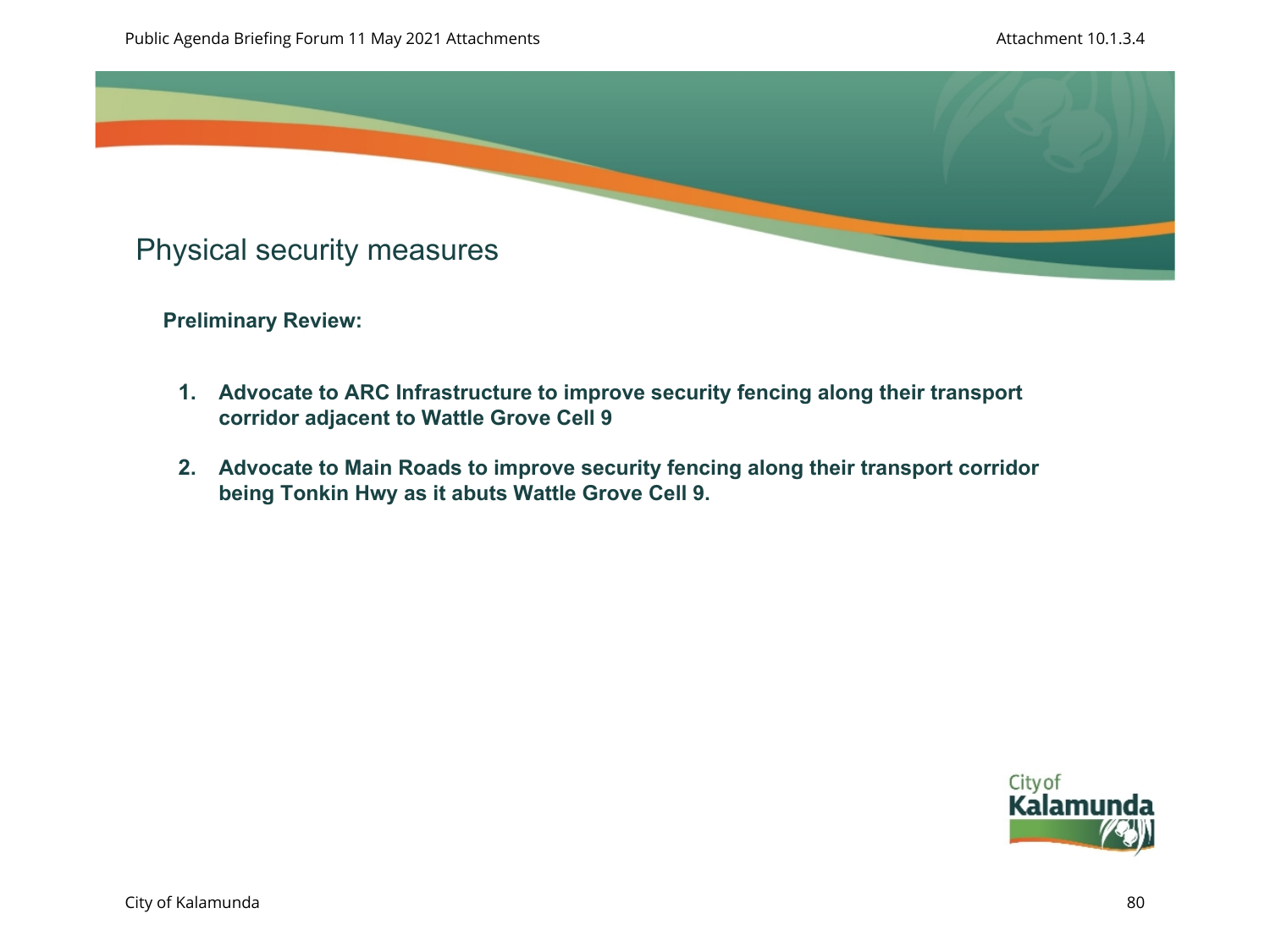## Mobile CCTV fitted to Community Safety Fleet Vehicles and VMS units

- An action from the last meeting was to request additional information and cost estimates to be reported to CSCPAC and Council around installing CCTV on the community safety vehicles.
- Community Safety currently have 9 vehicles. In addition there are 4 x Electronic Variable Message System units.
- The fit-out includes, 4 x cameras installed in each vehicle to capture a 360 degree view around the vehicle to include a DVR that can store a minimum of 31 days of footage.
- VMS units to have a PTZ camera installed on the top of the mast that will provide a 360 degree view, 4G remote connection, 1 tamper camera to be installed within the lockable control box.
- The Community Safety vehicles and variable message trailer CCTV fit out has a financial impact of around \$75,000.

## **Preliminary Review:**

**The fit out of the vehicles and VMS trailers will significantly expand the City's CCTV network and enhance the eyes on the street campaign. CSCPAC endorse the fit out the vehicles and trailers with CCTV for recommendation to Council for consideration as part of the budget consideration process.** 

**Note: Inclusion of Ranger and VMB CCTV as part of the budget is still the subject of the budget consideration process. The initiative needs to be reviewed in the context of the City's broader budget and other competing priorities. The City is currently working through the budget process.** 

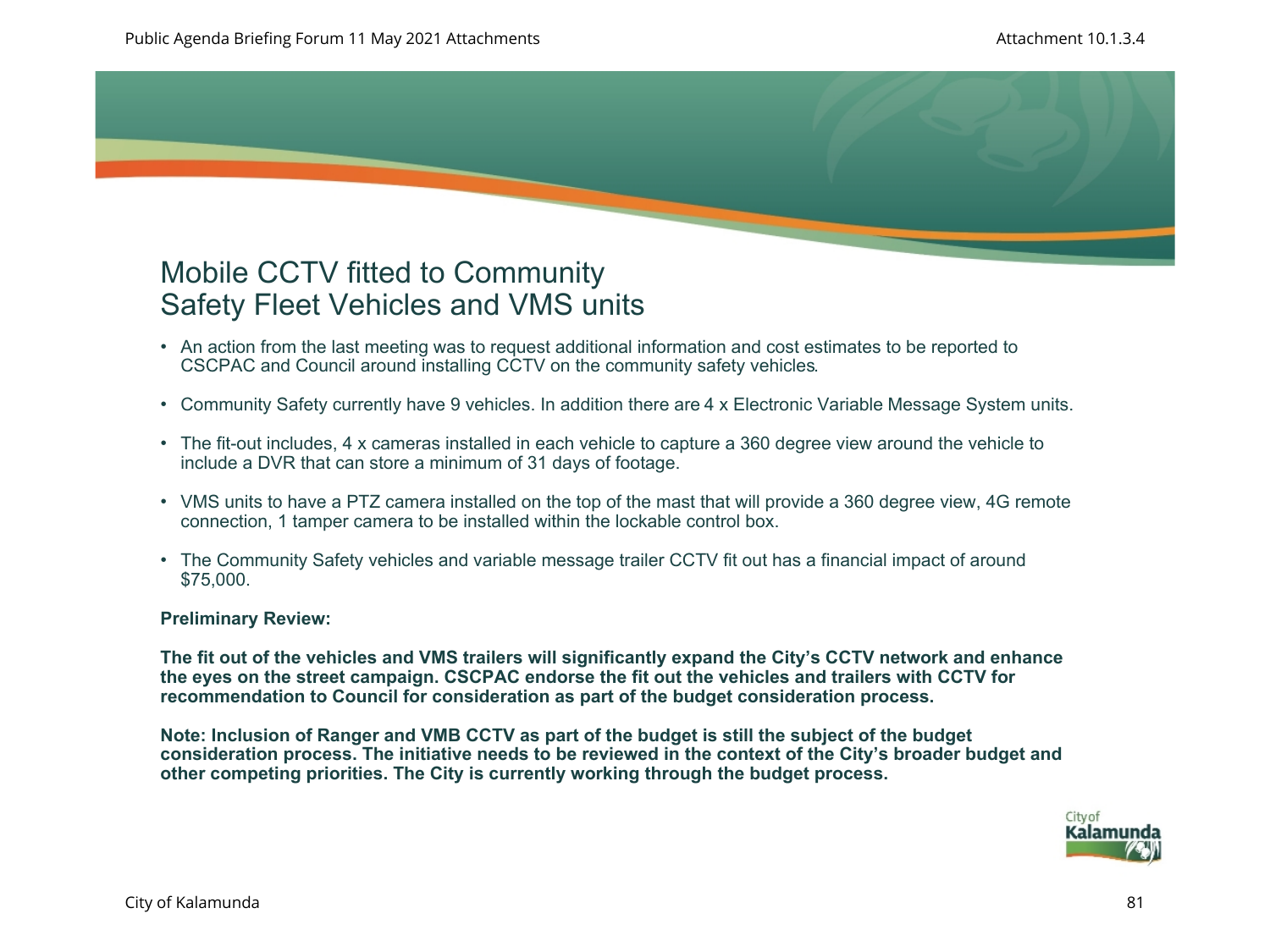

# Risk Management

**Risk**: Crime rates and or perceptions of crime within the community particularly within Wattle Grove continue to rise.

| <b>Consequence</b>                                                                                                                   | <b>Likelihood</b> | <b>Rating</b> |
|--------------------------------------------------------------------------------------------------------------------------------------|-------------------|---------------|
| Significant                                                                                                                          | Possible          | <b>High</b>   |
| <b>Action/Strategy</b>                                                                                                               |                   |               |
| Continue to present strategies to the Community Safety and Crime<br>Prevention Advisory Committee and Council with the aim to reduce |                   |               |

crime and improve perceptions of safety within the community.

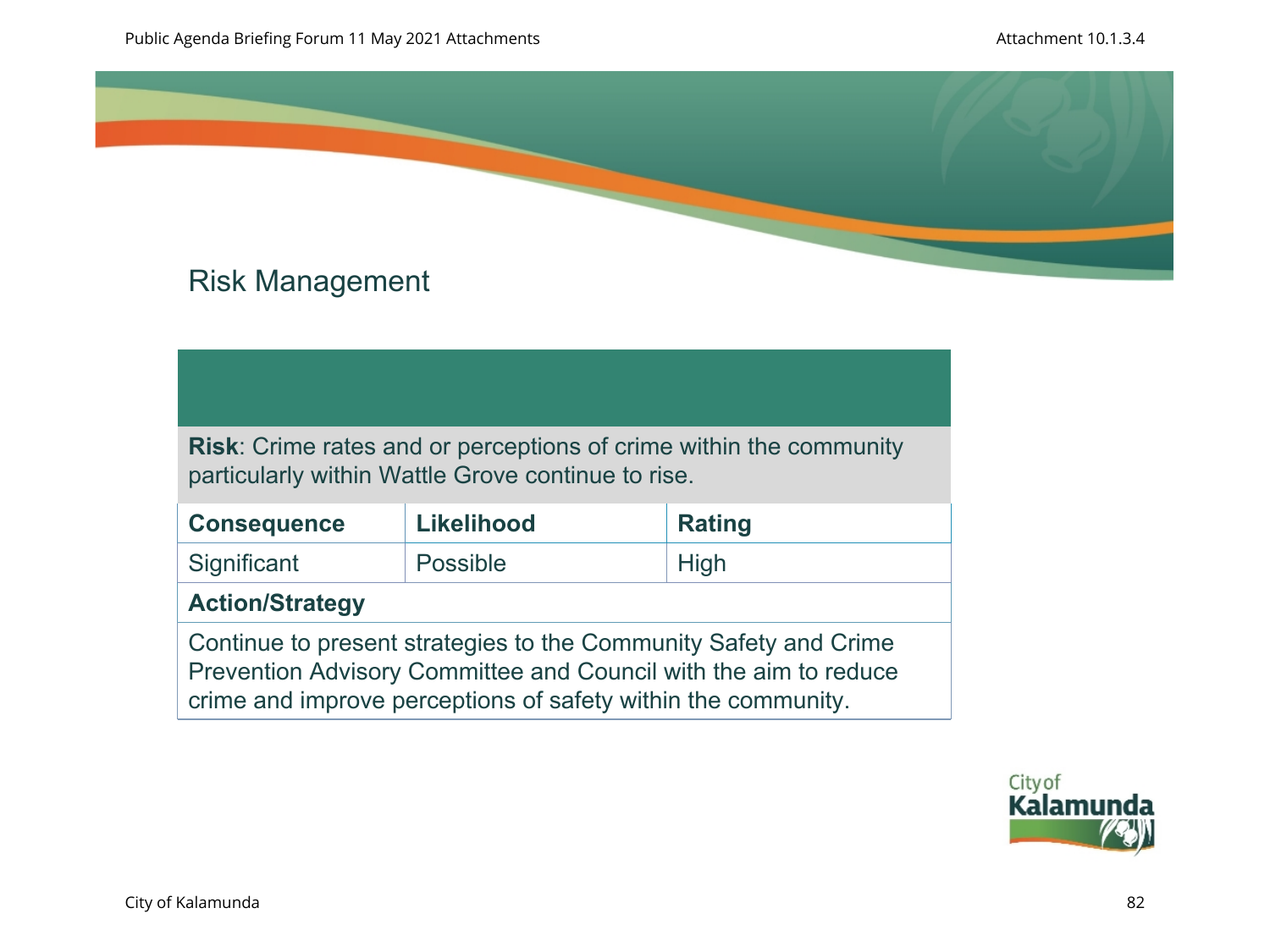

- The presentation provides an overview and summary of the findings and recommendations from the study, CSCPAC and City recommendations.
- It is recommended that CSCPAC request Council to list the fitting out of the community safety fleet vehicles and variable message sign trailers with mobile CCTV for consideration in the upcoming budget process.
- Implementation and funding of the study's other recommendations be further considered by CSCPAC and this sub-committee and presented to Council as part of future budgeting processes.
- These initiatives will also be considered as part of any potential grant funding opportunity.

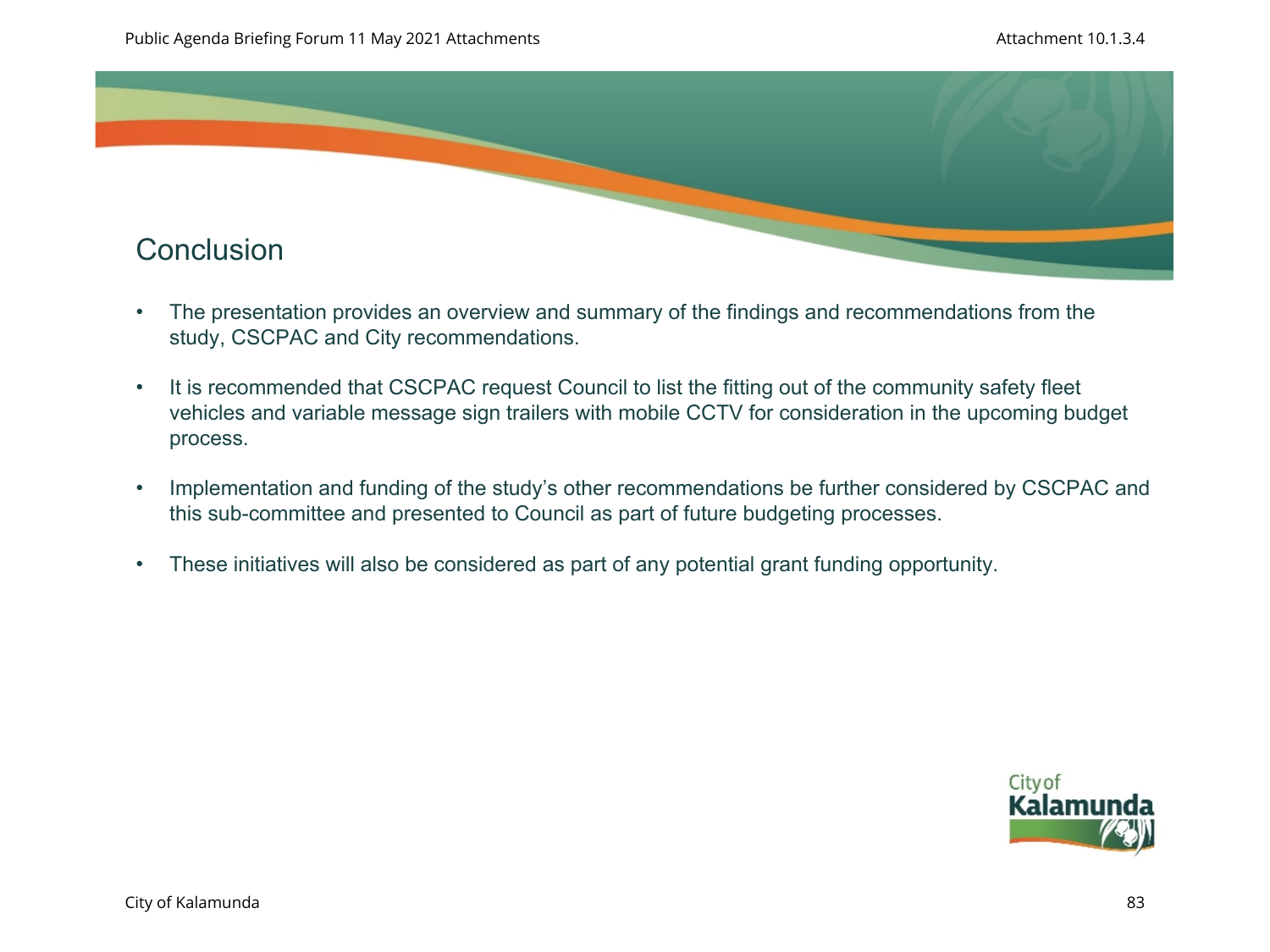

CSCPAC request that Council:

- 1. NOTE the findings of the Wattle Grove Cell 9 CCTV feasibility Study (Attachment 1)
- 2. ENDORSE the recommendations and strategies for consideration by Council as part of future budget deliberations **and when potential grant funding opportunities arise.**
- **3. ENDORSE the fitting out of the Community Safety Fleet vehicles and variable message sign trailers with mobile CCTV.**
- **4. REQUEST that a capital budget item of approx. \$75,000 be listed as part of the 2021/22 budgeting consideration process.**

**Note: BOLD sections are additions or refinements to the original CSCPAC recommendation.** 

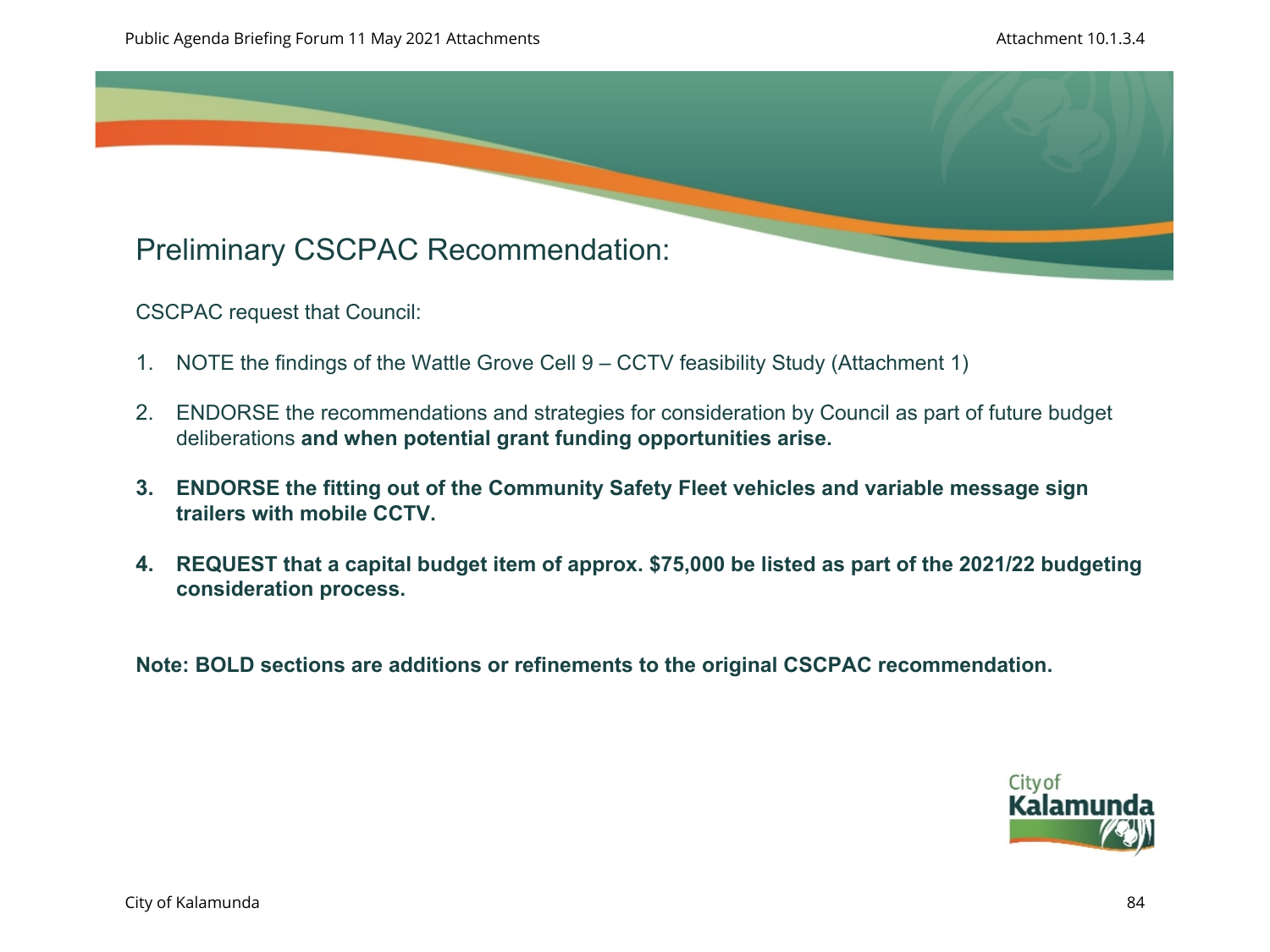

## Note:

- 1. Inclusion of Ranger and VMB CCTV as part of the budget is still the subject of the budget consideration process.
- 2. The initiative needs to be reviewed in the context of the City's broader budget and other competing priorities.
- 3. As the budgeting process progresses, the initiative will be assessed by the City based on its benefits having regard to the budget position.